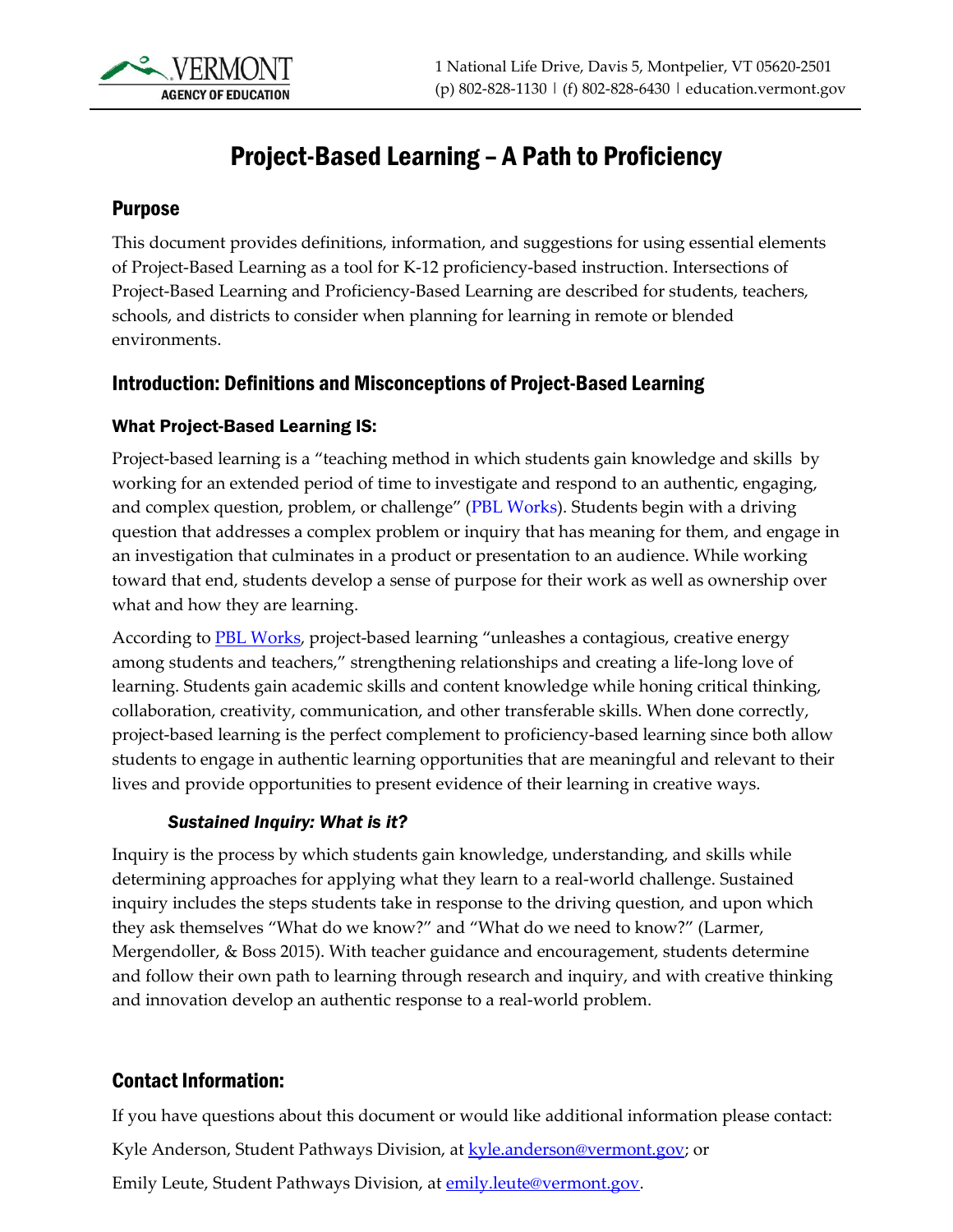## What Project-Based Learning IS NOT:

There are certain misconceptions associated with Project-Based Learning. The following offer clarification for some common misconceptions of the approach:

- **Inquiry is not the same as research**. Though research can serve as a tool to support inquiry, student engagement increases when they have an active role in information gathering. Whereas research involves accessing the results of someone else's inquiry process, sustained and authentic inquiry supports a student's personalized approach to understanding the content. It allows students to collect data and actively determine ways to answer their complex questions.
- **Projects alone do not equal project-based learning**. Many types of assignments and activities could be labeled as "projects" but not be rigorous enough to fit the definition of Project-Based Learning. Project-based Learning introduces an open-ended challenge or driving question to which students don't have the answer, setting them on an inquiry path. Students need to synthesize content knowledge in order to find a solution and determine how to communicate the solution to a target audience.
- **Learning is not either "authentic" or "inauthentic."** There is a spectrum of authenticity. John Larmer describes a learning experience as authentic if it meets one or more of the following criteria:
	- o student products meet a current need or will be used by real people;
	- o the project addresses an issue that is relevant to students' lives, either now or when they enter the adult world;
	- o it involves a realistic simulation; or
	- o it requires tools or processes used by adults in real settings, such as the workplace [\(Larmer, 2012\)](https://www.edutopia.org/blog/authentic-project-based-learning-john-larmer).

# Essential Elements

Seven essential elements can be outlined and integrated into Project-Based Learning to ensure rigor, student ownership, and authenticity (i.e. "[Gold Standard PBL](https://www.pblworks.org/what-is-pbl/gold-standard-project-design)"):



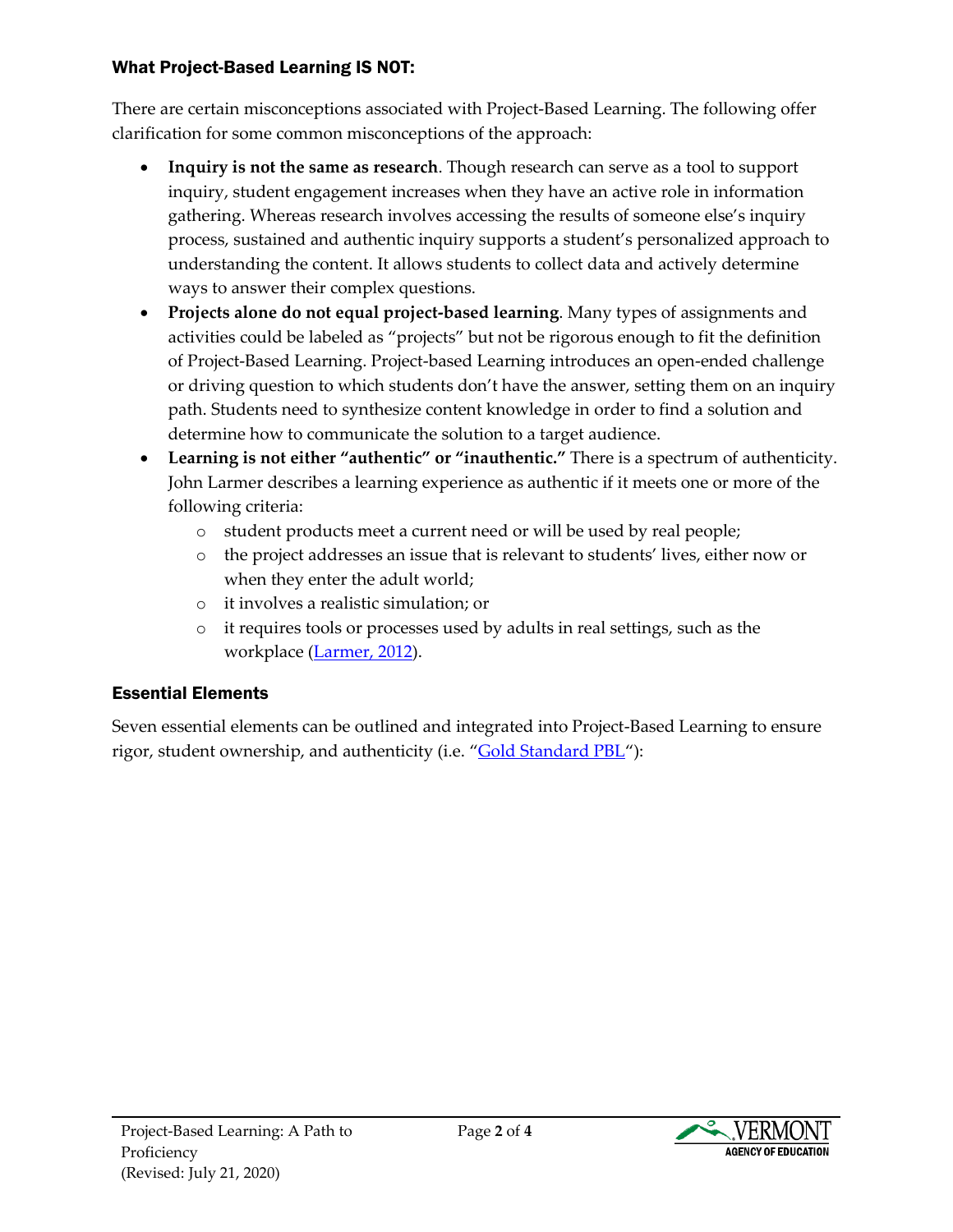

These elements can be used to guide teachers through planning units that support engagement, understanding, and proficiency in any academic domain.

## Intersections with Proficiency-Based Learning

In Project-Based Learning, students seek out answers to a driving question or challenge, placing them on a self-directed path of inquiry as they discover and apply key knowledge and skills to the development of a public product. With learning targets as a guide and teachers as facilitators, students can choose how they pace and demonstrate their learning throughout the choice- and inquiry-based process (i.e. students choose how they become proficient and demonstrate proficiency in an academic domain), rather than answering questions on a test.

## A Focus on Proficiency

In Project-Based Learning, students must ideate, inquire, develop, refine, produce, present, explain, justify, and defend their response to an academic challenge, culminating in a product that can be used for the betterment of the community or an initiative. Through these processes, students engage in multiple assessments and have myriad opportunities to improve skills and knowledge to demonstrate proficiency. There is no single measure to assess the key knowledge and skills necessary to create a solution to an open-ended academic challenge. Therefore, a single overall score on a personalized and sustained process like Project-Based Learning would demonstrate multiple proficiencies across academic domains. Students and teachers must evaluate their performance on these enduring tasks using rubrics with criteria defined by proficiency scales. This could include the extent to which understanding is demonstrated through application of the knowledge or the student's ability to communicate their understanding of the knowledge and findings via a product and/or presentation.